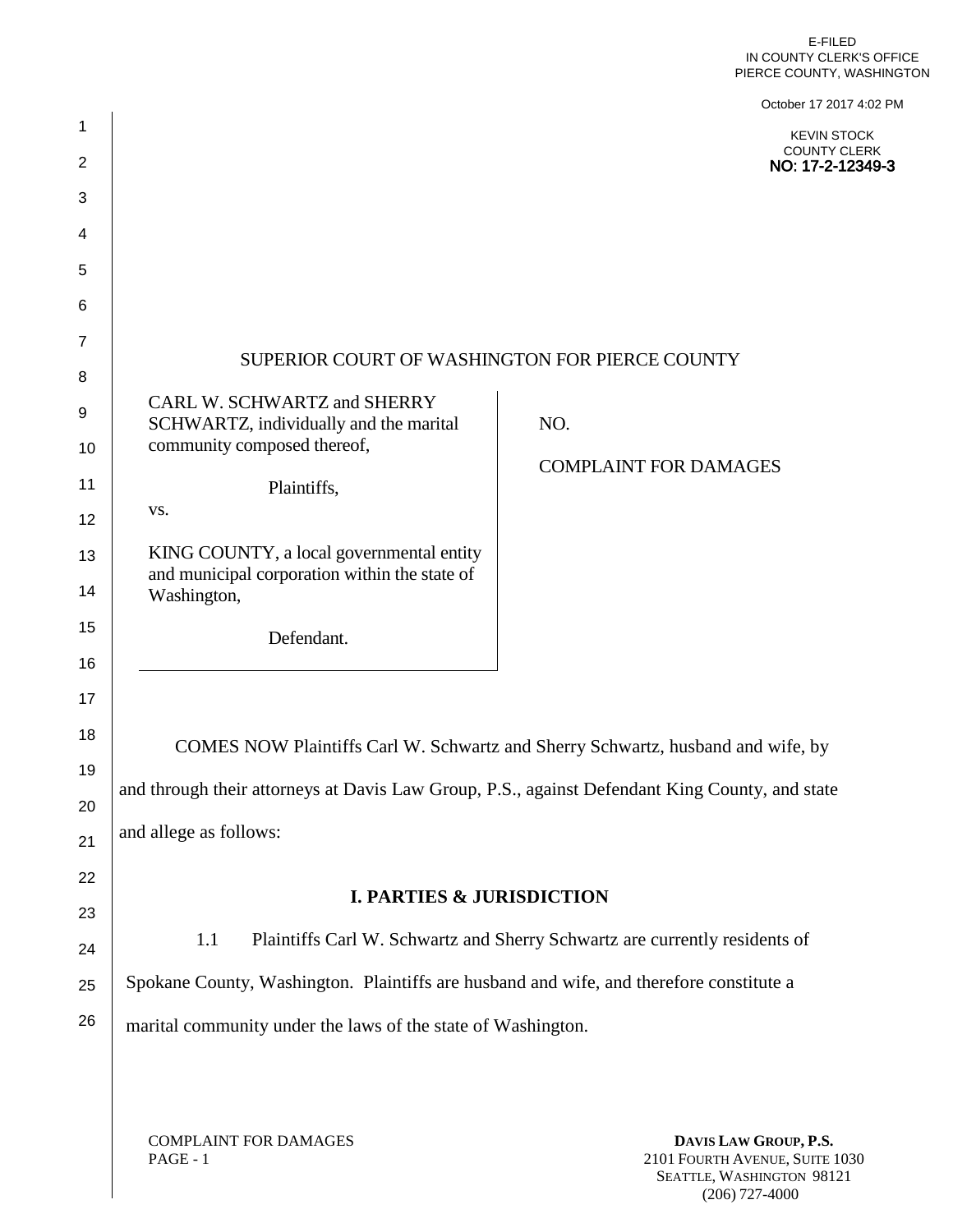1.2 On or about March 13, 2017, Plaintiff Carl W. Schwartz suffered a catastrophic injury while riding his bicycle on a shared-use bicycle path known as the Green River Trail (GRT) located in King County, Washington (hereinafter referred to as the "occurrence").

1.3 Defendant King County is a governmental entity and municipal corporation formed under the laws of the state of Washington. At all times material hereto, Defendant King County owns and maintains more than 175 miles of trails within its Regional Trails System (RTS). The trails are intended for use by the public for recreation and nonrecreational purposes, including the nonrecreational purpose of nonmotorized commuting and transportation. Included within the County's RTS is the Green River Trail. At all times material hereto, Defendant King County was responsible for the design, construction, upkeep and/or maintenance of those portions of the GRT that is the subject of the present lawsuit.

1.4 Venue is proper in Pierce County Superior Court pursuant to RCW 36.01.050.

#### **II. SERVICE OF CLAIM FOR DAMAGES & SERVICE OF SUIT**

2.1 Pursuant to RCW 4.96 *et seq.*, Plaintiff Carl W. Schwartz has properly served a completed, signed and valid Claim for Damages on King County and Metro Transit by personal service on the Clerk of the King County Council on or about August 11, 2017. More than sixty (60) days have elapsed since the date of service of Plaintiff Carl W. Schwartz's Claim for Damages on the County, and therefore the Plaintiff Carl W. Schwartz's claims are properly before the above-entitled court.

COMPLAINT FOR DAMAGES PAGE - 2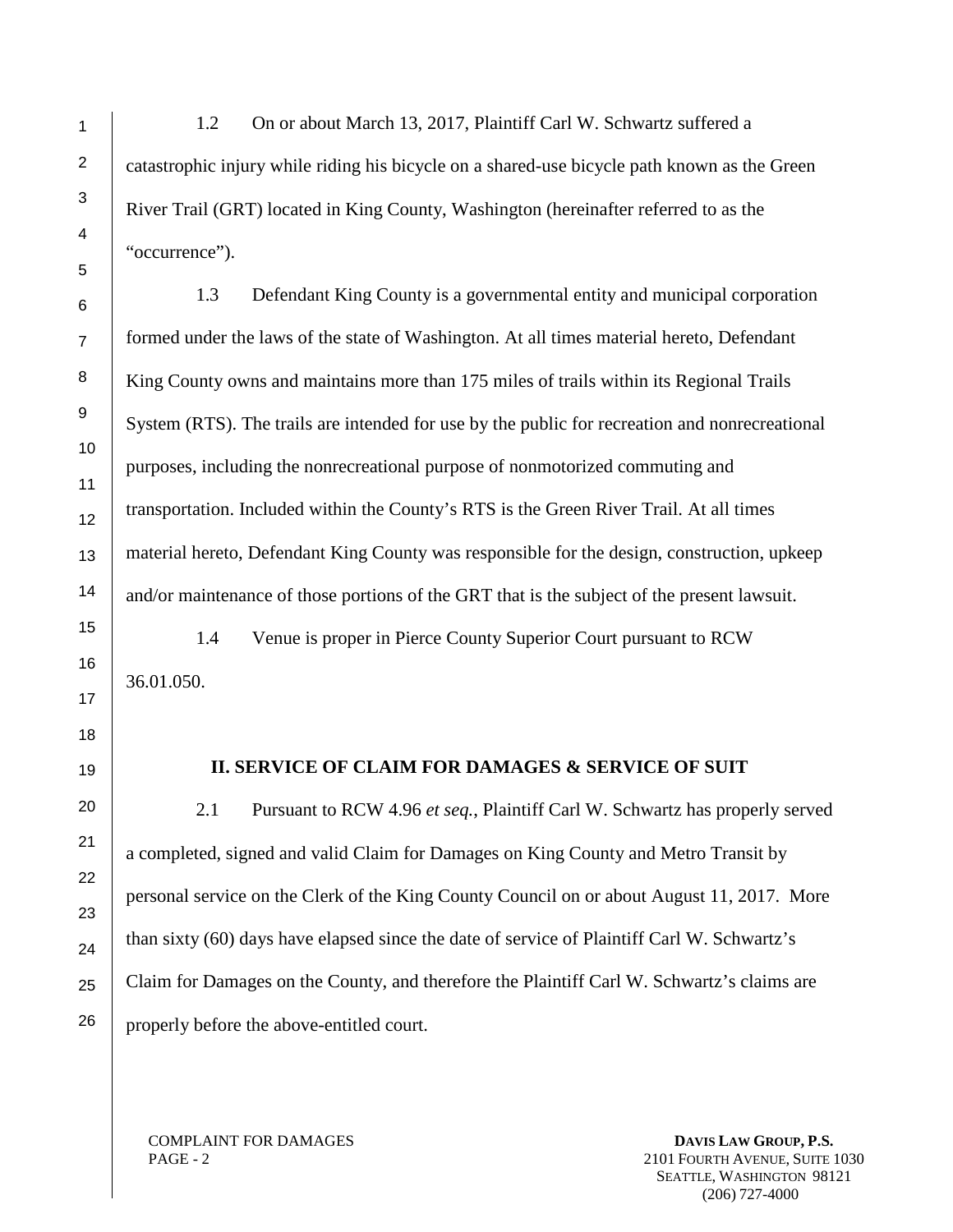- 2.2 Defendant King County ignored or otherwise rejected the Claim for Damages served on it by Plaintiff Carl W. Schwartz.
	- 2.3 Pursuant to RCW 4.96 *et seq.*, Plaintiff Sherry Schwartz has properly served a completed, signed and valid Claim for Damages on King County and Metro Transit by personal service on the Clerk of the King County Council on or about August 11, 2017. More than sixty (60) days have elapsed since the date of service of Plaintiff Sherry Schwartz's Claim for Damages on the County, and therefore the Plaintiff Sherry Schwartz's claims are properly before the above-entitled court.
	- 2.4 Defendant King County ignored or otherwise rejected the Claim for Damages served on it by Plaintiff Sherry Schwartz.
	- 2.5 Pursuant to RCW 4.28.080, Plaintiffs have properly served a Summons and the Complaint for Damages on Defendant King County by service upon the King County Auditor and/or the Deputy Auditor.

## **III. RELEVANT FACTS**

# **A. King County's Regional Trail System and the Green River Trail.**

3.1 According to Defendant King County's website, "King County's Regional Trails System (RTS) is one of the nation's most extensive multi-use networks with more than 175 miles of trails for recreation *and non-motorized mobility and commuting*. The RTS connects communities from Bothell to Auburn and Seattle to the Cascades. And the RTS continues to grow, with an overall vision of 300 miles of trails. If you are looking for

COMPLAINT FOR DAMAGES PAGE - 3

**DAVIS LAW GROUP, P.S.** 2101 FOURTH AVENUE, SUITE 1030 SEATTLE, WASHINGTON 98121 (206) 727-4000

1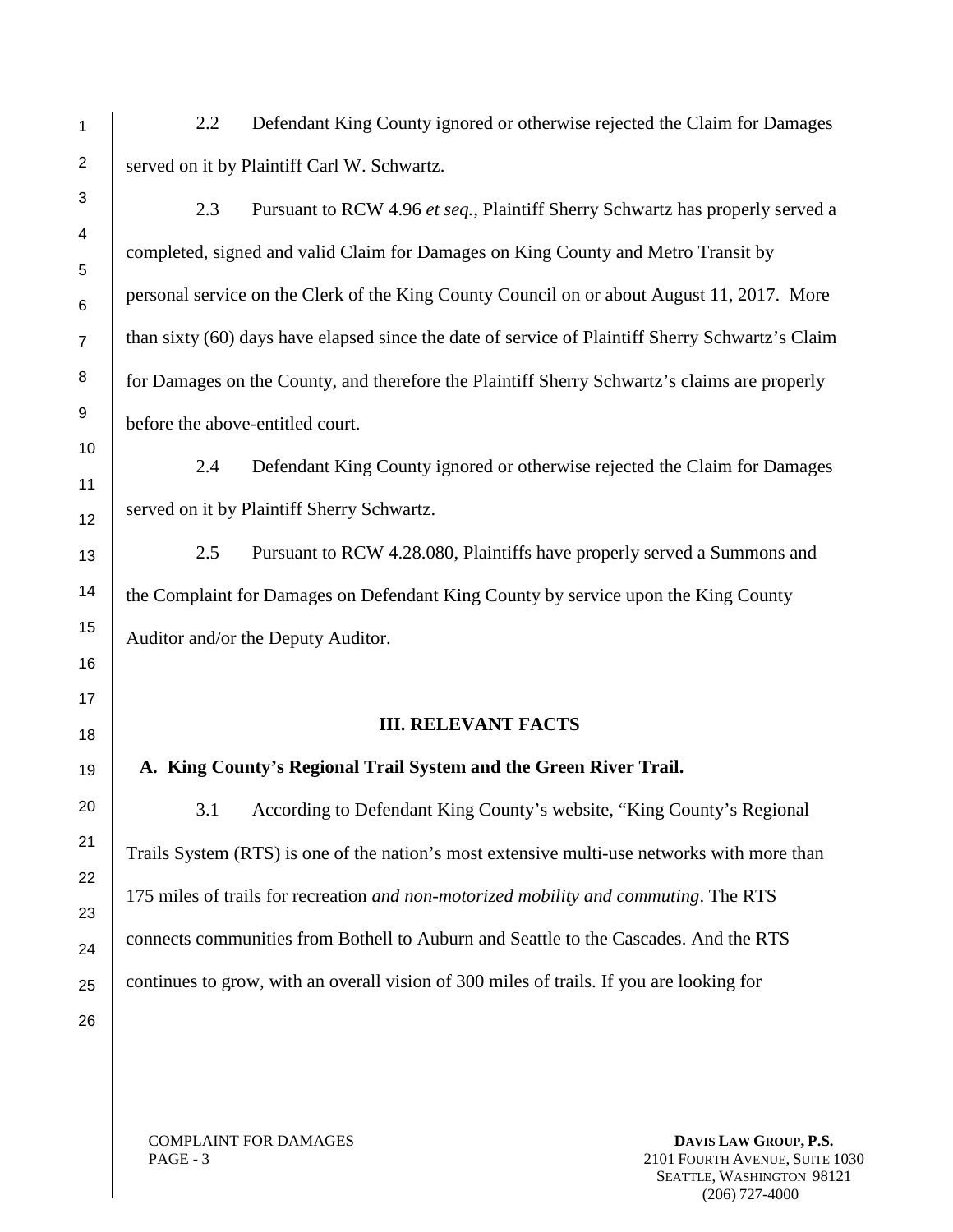alternative ways to get around our region… check out King County's regional trails!" (italics added).

3.2 In 2004, Defendant King County published its Regional Trail Inventory and Implementation Guidelines, where the County stated its goal or vision for regional trails in King County: "To connect the communities within the county, major recreation destinations, and urban centers with a system of trails for recreation *and non-motorized transportation that provides for the widest range of non-motorized travel modes and meets accessibility guidelines to the greatest extent possible*." (italics added)

3.3 According to the County's Regional Trail Inventory and Implementation Guidelines, "the regional trails are not only very popular recreation attractions themselves, *but also serve a significant number of transportation oriented trips, i.e., commuting, shopping, etc.*" (italics added)

3.4 According to Defendant King County's website, "The Green River Trail winds more than 19 miles from Cecil Moses Park near Seattle's south boundary to North Green River Park in south Kent near Auburn…. The GRT links industrial lands to pastoral landscapes, parks, communities and river views. Ideal for recreational journeys *and nonmotorized commuting*, the trail is highly popular with a variety of user groups." (italics added)

3.5 According to the County's Regional Trail Inventory and Implementation Guidelines, since 1991 a major source of funding for acquisition and development of King County's trails, including the Green River Trail, has come from the federal government (U.S.

COMPLAINT FOR DAMAGES PAGE - 4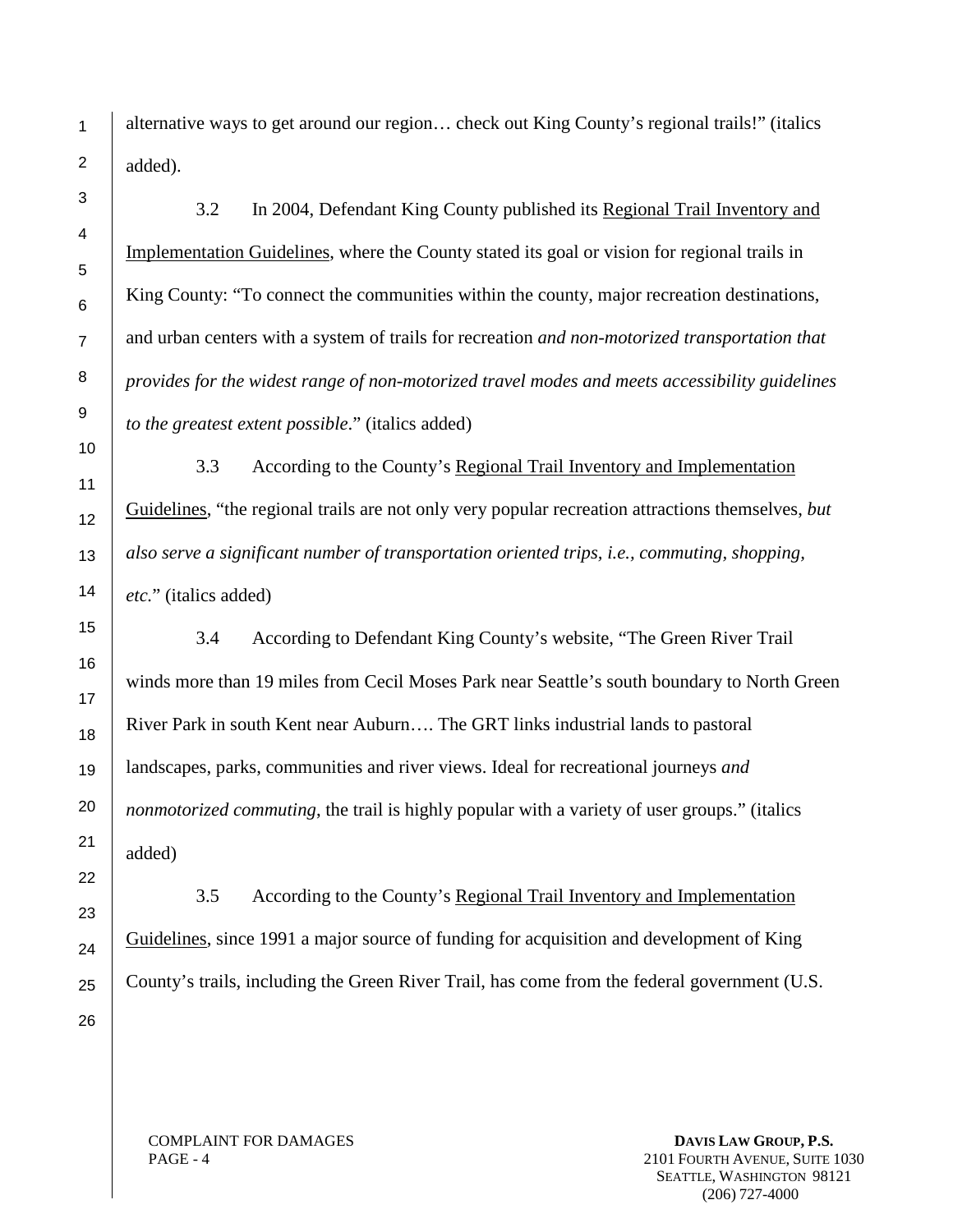Department of Transportation or USDOT) with a focus of providing transportation funds specifically for non-motorized forms of transportation.

3.6 In 2010, the USDOT issued its *Policy Statement* on bicycle accommodations by encouraging state and local governments, including King County, and local and state transportation and other agencies to go beyond minimum design standards and requirements to create safe and accessible bicycling networks for the purpose of increasing and accommodating nonmotorized forms of transportation.

3.7 Defendant King County has communicated its willingness and agreement in the past, and no later than the date of the occurrence that is the subject of this lawsuit, to follow and comply with USDOT's *Policy Statement* on bicycle accommodations.

3.8 The section of the GRT that is the subject of this lawsuit is the section that abuts or runs near the Cecil Moses Memorial Park in Tukwila, Washington. This section of the GRT is not limited solely to recreational use of the trail, but in fact is also used for nonmotorized public transportation, including commuting by cyclists.

## **B. Design and Construction Standards Applicable to King County's RTS.**

3.9 The Washington State Department of Transportation (WSDOT) has published a design manual (WSDOT Design Manual) that provides policies, procedures, standards and guidelines for the design and construction of bicycle facilities, including shared-use paths and trails.

3.10 The WSDOT Design Manual governs the design and construction of bicycle facilities in King County, including the GRT.

COMPLAINT FOR DAMAGES PAGE - 5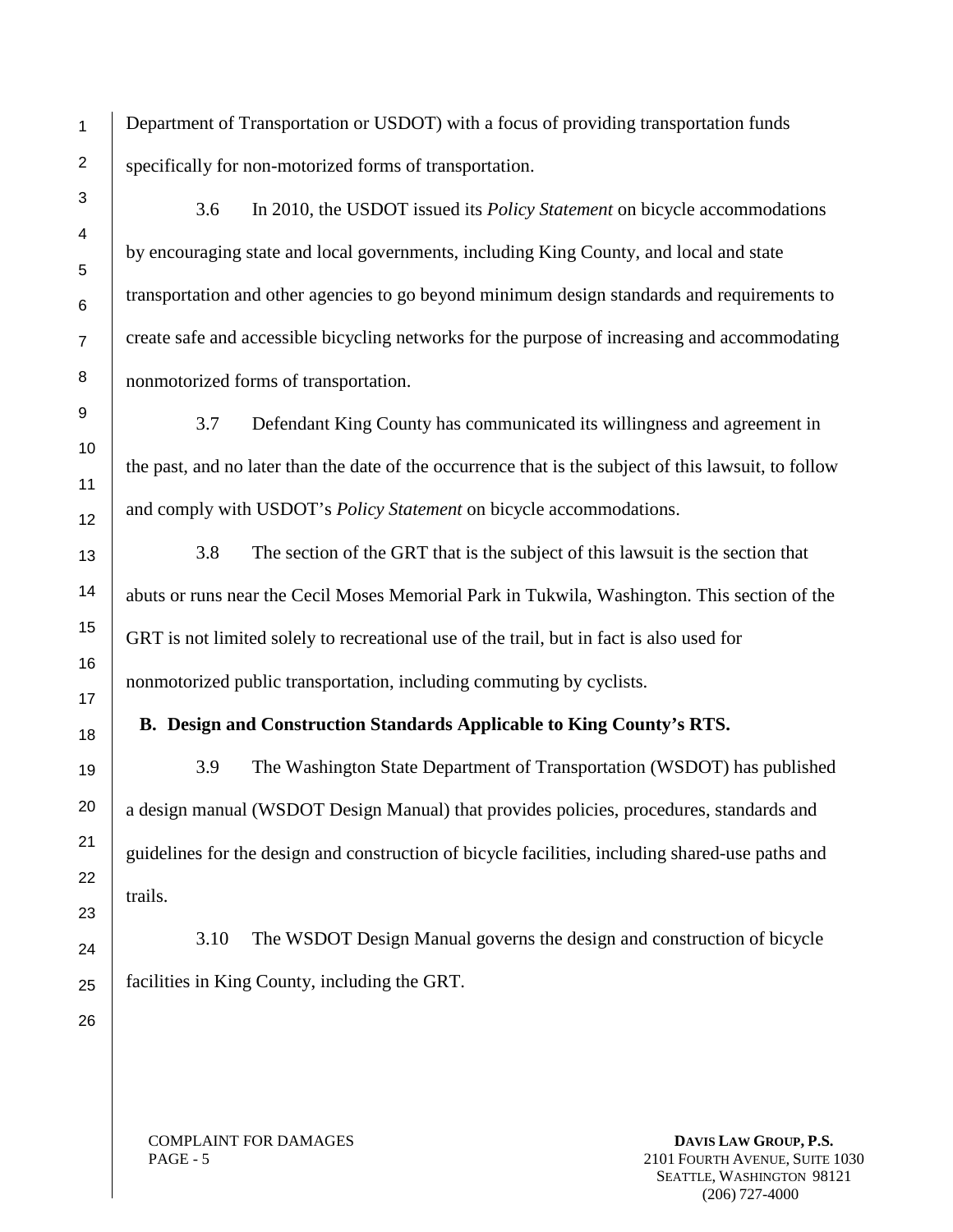3.11 The WSDOT Design Manual has adopted the design and construction standards and guidelines for trails and shared use paths set forth in the Manual on Uniform Traffic Control Devices, 2009 Edition (MUTCD).

3.12 Washington state law requires Defendant King County to adopt, meet or otherwise satisfy the design and construction standards and guidelines for bicycle facilities, including trails and shared-used paths, that are set forth in the WSDOT Design Manual.

3.13 In 2007, Defendant King County adopted its *King County Road Design and Construction Standards*. These standards applied to the GRT at the time of the occurrence.

3.14 Defendant's *King County Road Design and Construction Standards* adopted the design and construction standards and guidelines for bicycle facilities, including trails and shared-used paths, that are set forth in the WSDOT Design Manual and the AASHTO Guide for the Development of Bicycle Facilities adopted by the American Association of State Highway and Transportation Officials (AASHTO or AASHTO Standards). Section 3.10 states in part:

The planning and design of bikeways in any category shall be in accordance with the WSDOT Design Manual and the AASHTO Guide for the Development of Bicycle Facilities, current edition.

3.15 Defendant's *King County Road Design and Construction Standards* also

adopt the striping and pavement markings according to the MUTCD and AASHTO. Section 3.10 states in part:

COMPLAINT FOR DAMAGES PAGE - 6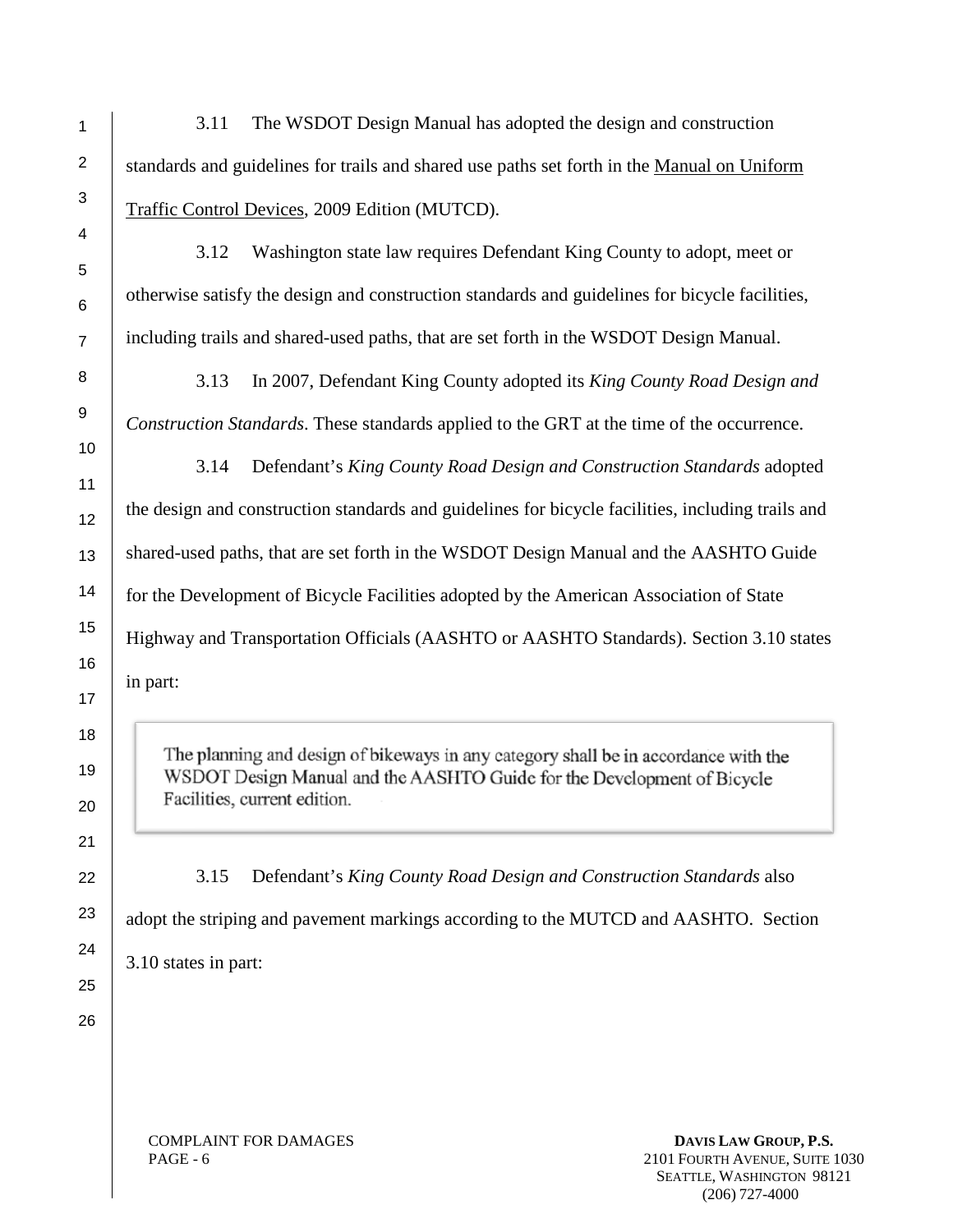6. Striping and signing shall be implemented as follows:

1. Pavement markings shall be used on bike lanes and paths according to MUTCD and AASHTO Guide for the Development of Bicycle Facilities, current edition.

3.16 Defendant King County has adopted all other design and construction standards and guidelines for bicycle facilities and trails that are set forth in the MUTCD, except when King County's Road Design and Construction Standards provide otherwise.

3.17 Defendant King County must also comply with the specifications and guidelines set forth in MUTCD when pertinent concerning bicycle facilities, when required as a development condition, or when required by state or federal funding authority.

3.18 Defendant King County has adopted all other design and construction standards and guidelines for bicycle facilities and trails that are set forth in the Guide for the Development of Bicycle Facilities adopted by the American Association of State Highway and Transportation Officials, 2012 Fourth Edition (AASHTO or AASHTO Standards), except when King County's Road Design and Construction Standards provide otherwise.

3.19 Defendant King County must also comply with all other specifications and guidelines set forth in AASHTO when pertinent concerning bicycle facilities, when required as a development condition, or when required by a state or federal funding authority.

3.20 King County's Road Design and Construction Standards provide that all pavement markings on bike paths and trails, including those to alert path users of the existence of bollards, shall be as provided in MUTCD and AASHTO.

COMPLAINT FOR DAMAGES PAGE - 7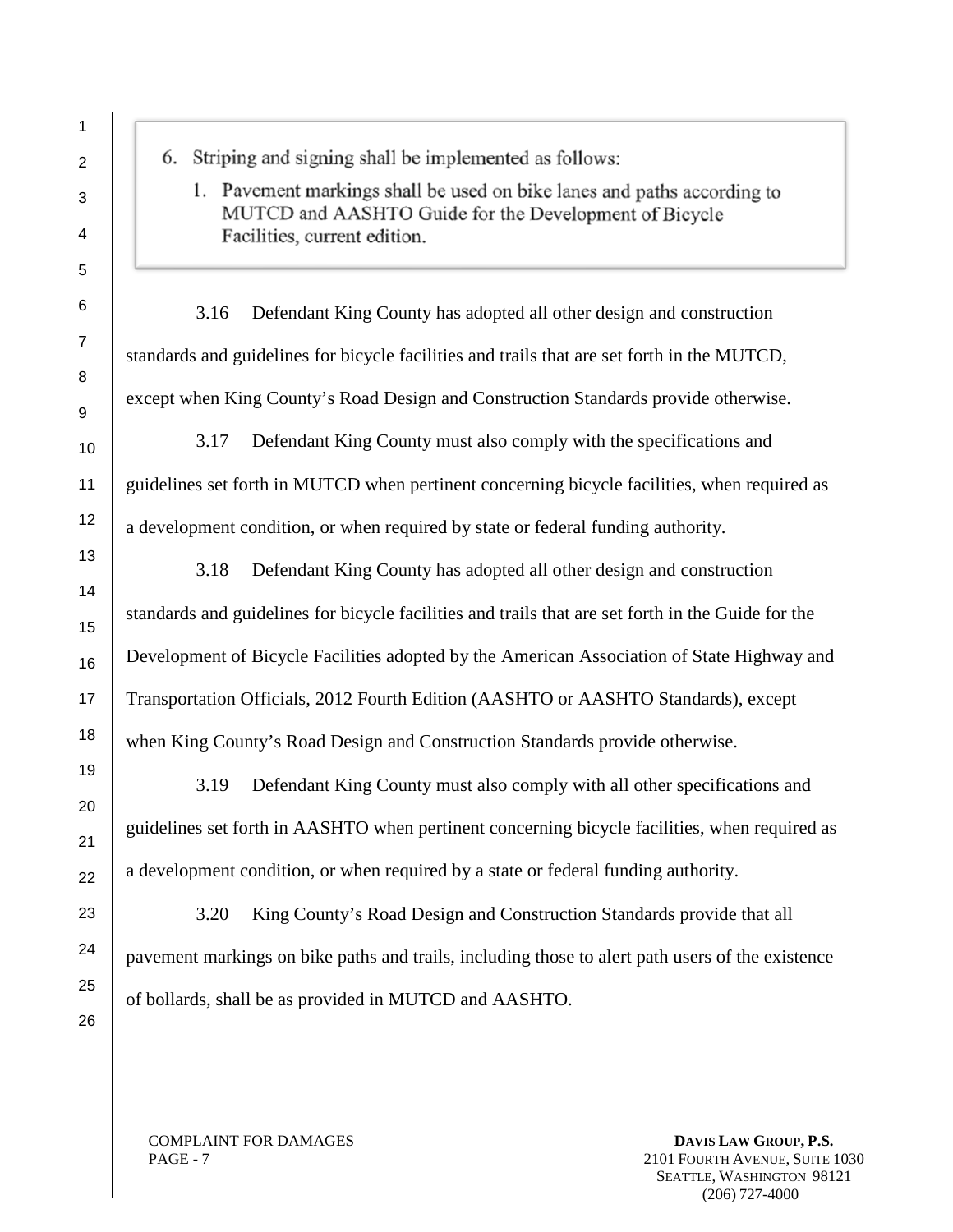# **C. Design and Construction Standards Applicable to Bollard Installation & Use.**

3.21 At the time of the occurrence that is the subject of this lawsuit, the WSDOT Design Manual (WSDOT Standard Plan M-9.60-00) required specific pavement markings around bollards installed on the traveled portion of a shared use trail, including those trails that are part of Defendant King County's RTS, as reflected in the two figures below:

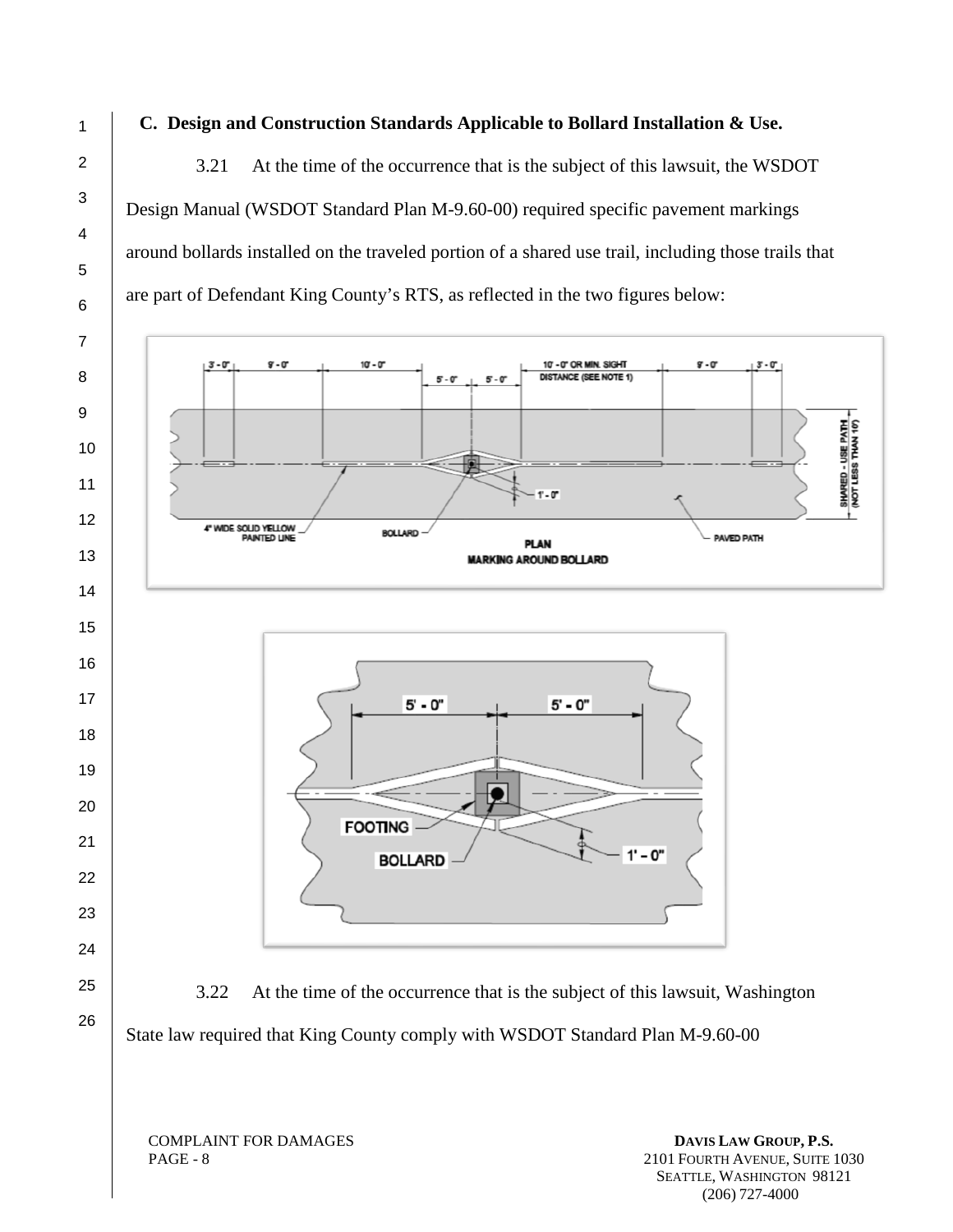concerning the installation and markings of bollards (as shown above) that are used on the County's Regional Trail System, or its shared-use paths, including the section of the GRT that is the subject of this lawsuit.

3.23 The MUTCD also requires specific pavement markings for bollards or obstructions installed on shared use trails like those in Defendant King County's RTS, as reflected in the figure below:



A - Obstruction within the path

3.24 The MUTCD requires that obstructions like bollards which are installed in the traveled way of a shared-use path shall be marked with retro-reflectorized materials and/or appropriate object markers, and that all markers shall be retro-reflective.

3.25 The AASHTO Standards further recommend against the routine use of bollards on trails or pathways to restrict motor vehicle traffic because (1) they are often ineffective at keeping out motorized traffic, (2) there are other more effective and safer ways to prevent motor vehicle traffic from accessing a trail, and (3) bollards are unsafe to path users, including bicyclists who can hit bollards and suffer serious injury or death.

3.26 According to the AASHTO Standards, if bollards are absolutely necessary and justified after weighing their safety risks and access issues, then measures should be taken to make them as compatible as possible with the needs of bicyclists and other path users.

COMPLAINT FOR DAMAGES PAGE - 9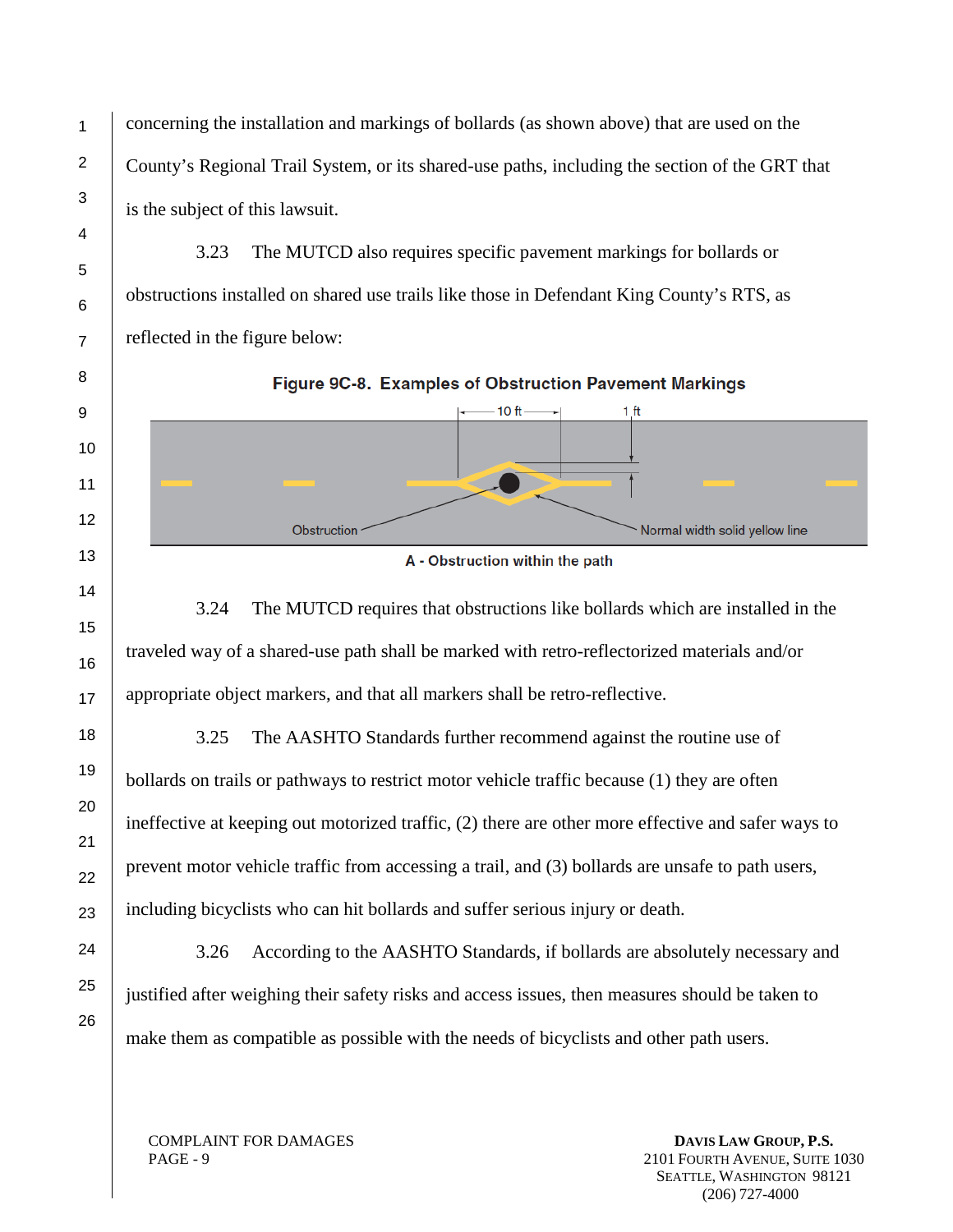AASHTO states that these measures shall include the use of pavement markings and retroreflectorized material as required by MUTCD to alert approaching bicyclists and other path users of the bollard's existence and to guide them around it.

3.27 In 2009, Defendant King County issued a draft addendum to its RTS Development Guidelines (Addendum No. 6) that required pavement warning stripes and an "alert bar" to warn bicyclists and other path users of the existence of bollards installed in the middle of the shared use trail. Addendum No. 6 is depicted in the figure below:



3.28 Defendant King County never formally adopted or used RTS Development Guideline Addendum No. 6 despite knowing that it met the requirements of the WSDOT Design Manual (Standard Plan M-9.60-00), the MUTCD and AASHTO Standards.

COMPLAINT FOR DAMAGES PAGE - 10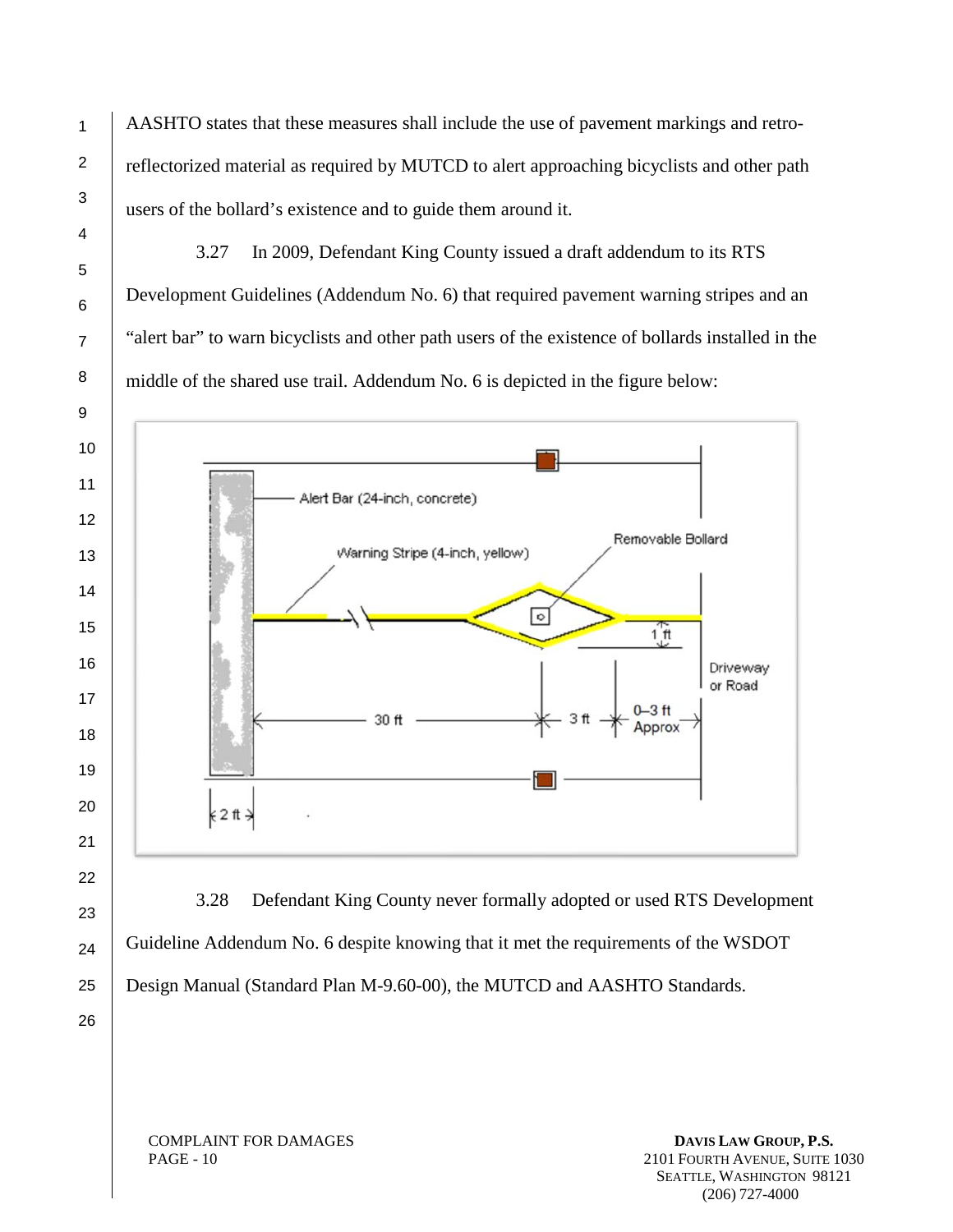3.29 Defendant King County's proposed RTS Development Guideline Addendum No. 6 is further proof that the County knew, or should have known, that bollards on shared-use paths posed a significant risk of harm to path users, and especially to cyclists.

3.30 Defendant King County's proposed RTS Development Guideline Addendum No. 6 is further proof that the implementation of Addendum 6 for all bollards on shared-use paths would have significantly reduced the risks of harm that bollards pose to path users, and especially to cyclists.

3.31 Defendant King County never formally adopted or used RTS Development Guideline Addendum No. 6 despite having received previous complaints and/or concerns from its employees and members of the public that unmarked and non-reflectorized bollards were unsafe for cyclists and constituted hazards that could cause serious injury or even death to users of the County's RTS.

#### **D. Portion of Green River Trail that is Subject to this Lawsuit.**

3.32 The incident that is the subject of this lawsuit occurred on a portion of the Green River Trail that is next to the northwest section of Cecil Moses Memorial Park in Tukwila, Washington, and runs parallel to Highway 99 (West Marginal Way South).

3.33 This section of the trail was designed by engineers as part of the County's Green River Trail Phase I. The final design plans of Phase I were completed in 1994.

3.34 The design plan for the section of the trail where the incident occurred did not require, recommend and/or call for the installation of a single bollard or any other similar obstruction on this section of the trail.

COMPLAINT FOR DAMAGES PAGE - 11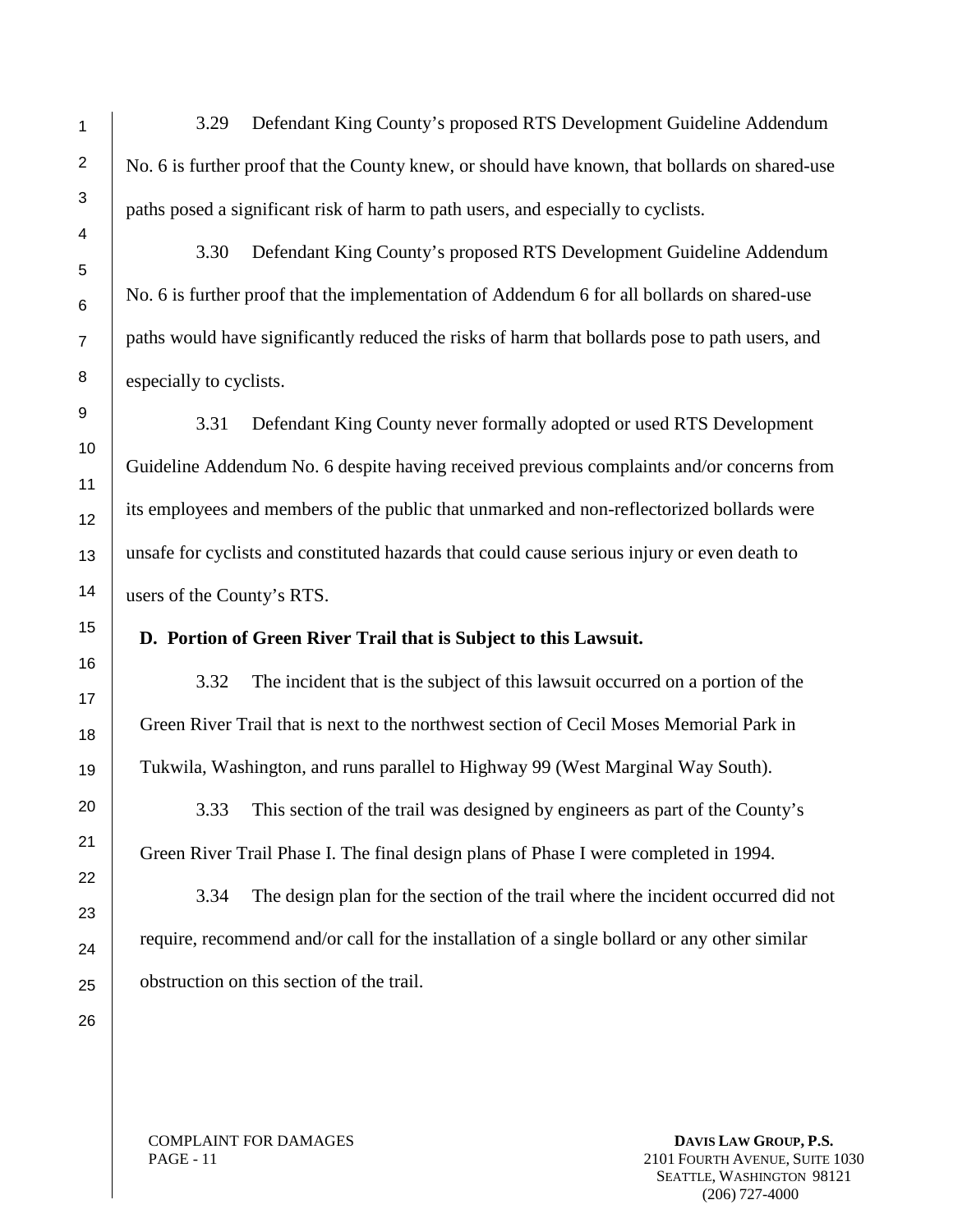3.35 Sometime after the construction of the section of the Green River Trail where this incident occurred, Defendant King County then installed a single bollard in the middle of the trail. Photos of the bollard as it existed on the date of the occurrence are listed below.



3.36 Defendant King County did not install appropriate pavement markings surrounding the bollard, or install other warnings to alert cyclists and users of the hazard associated with the bollard, as required by the MUTCD, AASHTO, and the WSDOT Design Manual.

3.37 Defendant King County did not use retro-reflectorized markings on the bollard itself as required by the MUTCD, AASHTO, and the WSDOT Design Manual.

3.38 Defendant King County did not install any warning signs or other barriers to alert bicyclists and other path users about the existence of the single white unmarked bollard in the middle of the trail.

3.39 Although King County did attach a single circular red reflector on the top portion of the bollard, such a reflector is designed to reflect light at night from oncoming headlights and therefore its usefulness to warn oncoming bicyclists in daylight and dusk hours is marginal at best.

COMPLAINT FOR DAMAGES PAGE - 12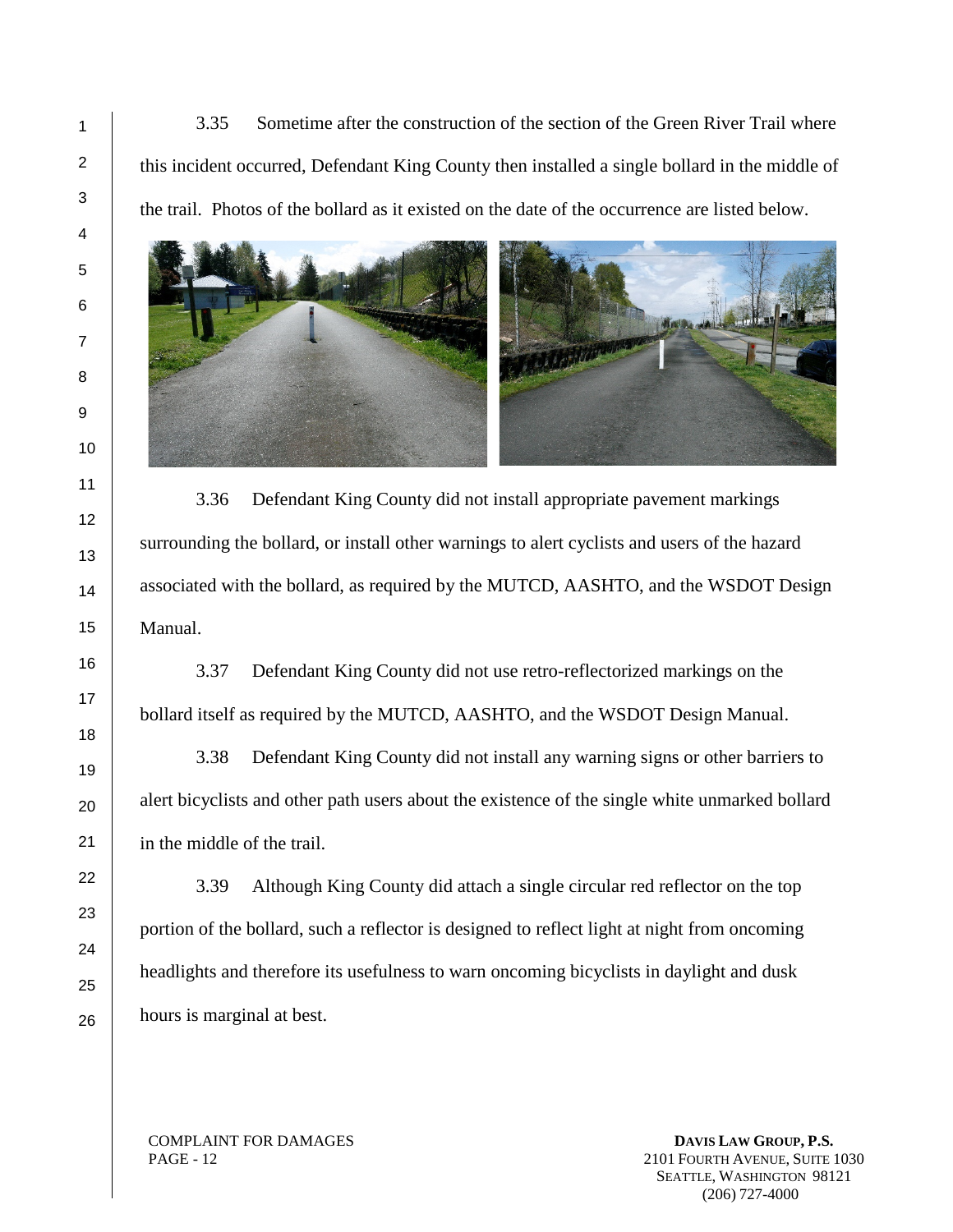3.40 The single unmarked bollard was also difficult to see or detect by bicyclists and other path users due to the lack of contrast that the bollard had with the surrounding environment.

3.41 The single unmarked bollard was also difficult to see, decipher and/or comprehend by cyclists depending on weather, lighting, site distance and/or traffic conditions existing on the trail. One or more of these factors affected the bollard's conspicuity to path users at various times of the day.

3.42 When Defendant King County installed the single white unmarked bollard, it created a hazardous and unsafe condition on that portion of the GRT.

**E. Subject Bicycle Crash.**

3.43 On the morning of March 13, 2017, Plaintiff Carl W. Schwartz was riding his bicycle on the Green River Trail in Tukwila, Washington.

3.44 Mr. Schwartz was a very experienced cyclist.

3.45 Mr. Schwartz was riding alone. He was wearing appropriate protective gear, including a helmet.

3.46 Mr. Schwartz was heading south. He was riding in the middle of the trail. His speed was no more than 15 miles per hour.

3.47 The weather was wet and overcast. It was raining or had been raining earlier that day.

3.48 The lighting and the weather that day caused the single white bollard to become inconspicuous to the point where it was undetectable, even to an experienced cyclist.

COMPLAINT FOR DAMAGES PAGE - 13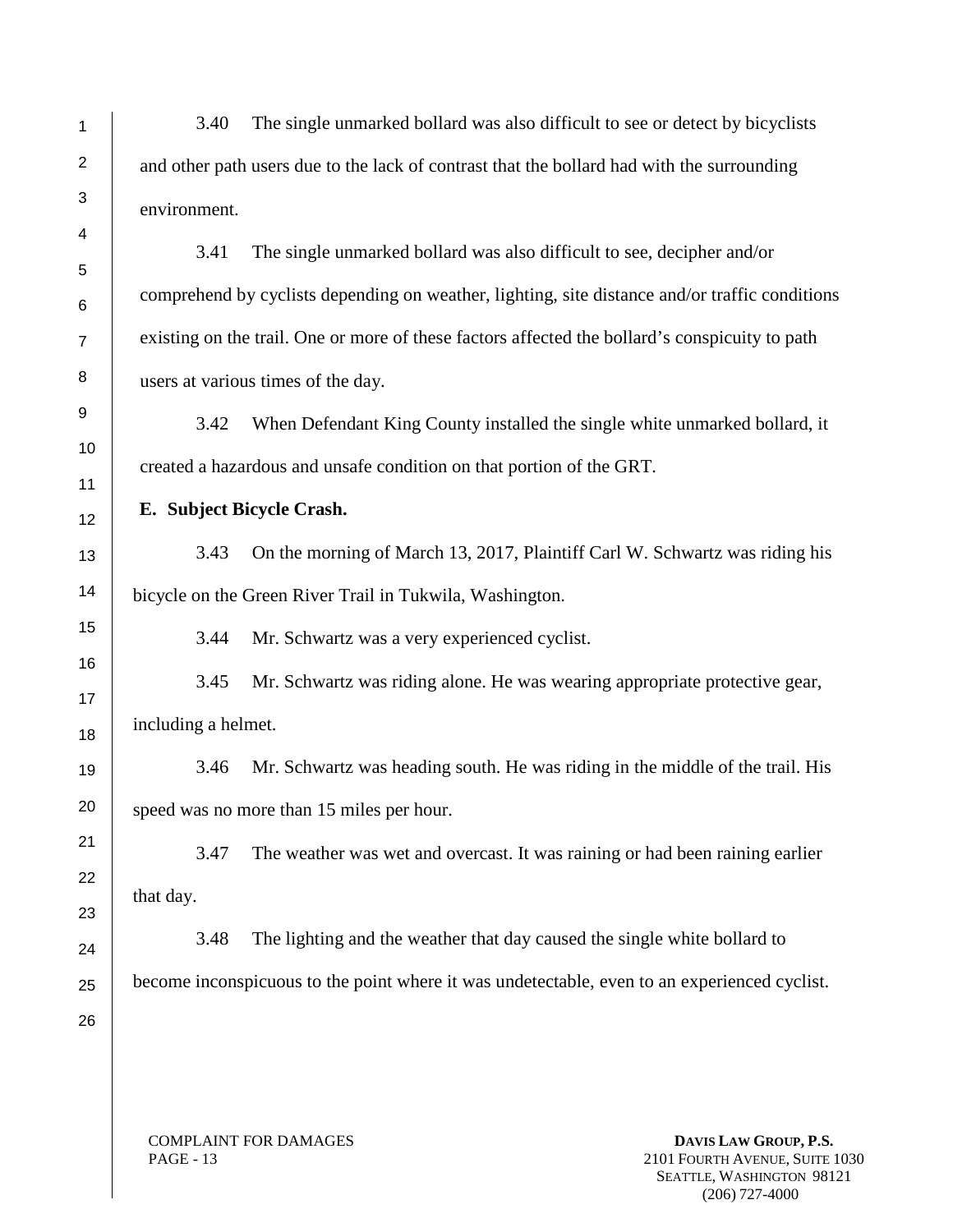| 1                       | As Mr. Schwartz approached the northwest entrance to the Cecil Moses<br>3.49               |  |
|-------------------------|--------------------------------------------------------------------------------------------|--|
| $\overline{\mathbf{c}}$ | Memorial Park his bicycle, without warning, struck the single white unmarked bollard.      |  |
| 3                       | 3.50<br>Mr. Schwartz never saw the unmarked bollard prior to impact.                       |  |
| 4                       | The collision with the unmarked bollard caused Mr. Schwartz's carbon-made<br>3.51          |  |
| 5<br>6                  | bike frame to shear in half in two places.                                                 |  |
| 7                       | Mr. Schwartz was thrown to the ground after impact. He landed on his head.<br>3.52         |  |
| 8                       | 3.53<br>After landing on the ground Mr. Schwartz was unable to move, and he had            |  |
| 9                       | difficulty breathing. A passerby spotted Mr. Schwartz on the ground and called paramedics. |  |
| 10                      | He was rushed to Harborview Medical Center.                                                |  |
| 11                      | Mr. Schwartz suffered a catastrophic injury including a C2-3 spinal cord<br>3.54           |  |
| 12<br>13                | injury with respiratory failure.                                                           |  |
|                         |                                                                                            |  |
| 14                      | As a result of the collision with the unmarked bollard, Mr. Schwartz is now a<br>3.55      |  |
| 15<br>16                | full and/or complete quadriplegic that is ventilator dependent.                            |  |
| 17                      | <b>IV. COUNT ONE - NEGLIGENCE</b>                                                          |  |
| 18                      | 4.1<br>Plaintiffs re-allege the allegations set forth in Sections I through III, and       |  |
| 19                      |                                                                                            |  |
| 20                      | incorporate them as though fully set forth herein.                                         |  |
| 21                      | 4.2<br>Defendant King County owed the Plaintiffs a duty of care and a duty to act          |  |
| 22                      | reasonably and carefully.                                                                  |  |
| 23                      | 4.3<br>Defendant King County breached its duty of care and its duty to act carefully       |  |
| 24                      | and reasonably in several ways, including without limitation, by doing the following:      |  |
| 25                      | Creating an unsafe condition on a shared use trail that is often used by<br>a.             |  |
| 26                      | cyclists for daily commuting and nonmotorized transportation;                              |  |
|                         |                                                                                            |  |

COMPLAINT FOR DAMAGES PAGE - 14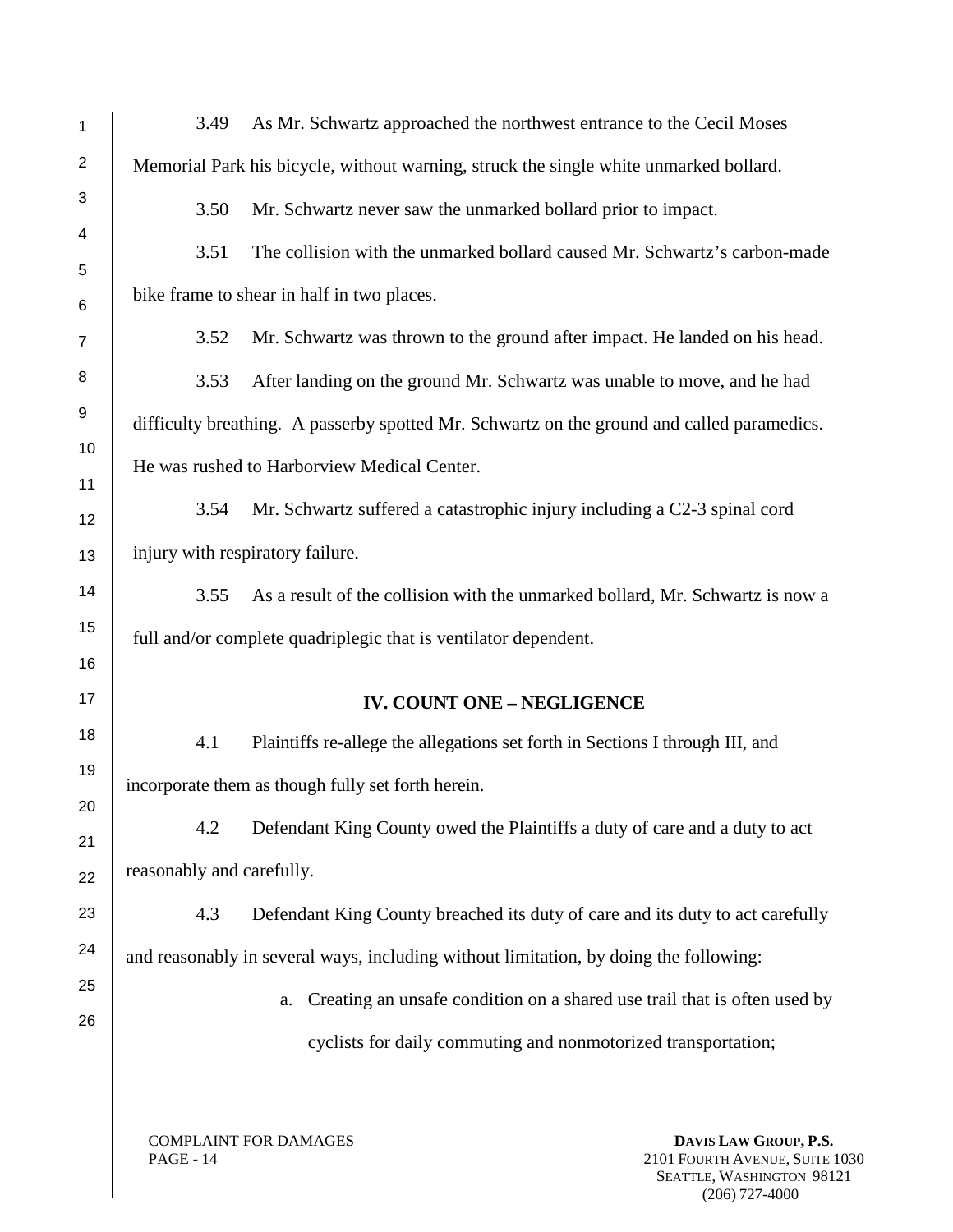| 1                   | b. Installing a single white unmarked bollard in the middle of a shared                          |  |
|---------------------|--------------------------------------------------------------------------------------------------|--|
| $\overline{2}$      | used trail without justification;                                                                |  |
| 3                   | Installing a single white unmarked bollard in the middle of a shared<br>c.                       |  |
| 4                   | used trail without adequate markings and retro-reflectorized material                            |  |
| 5                   | to make the bollard visible to all users of the path, including bicyclists;                      |  |
| 6<br>$\overline{7}$ | Installing a single white unmarked bollard in the middle of a shared<br>d.                       |  |
| 8                   |                                                                                                  |  |
| 9                   | used trail in violation of the County's own standards;                                           |  |
| 10                  | Installing a single white unmarked bollard in the middle of a shared<br>e.                       |  |
| 11                  | used trail in violation of the WSDOT Design Manual, MUTCD and                                    |  |
| 12                  | AASHTO standards and guidelines;                                                                 |  |
| 13                  | Defendant King County had prior notice several years before Mr. Schwartz's<br>4.4                |  |
| 14                  | injury that the single unmarked bollard was a serious safety hazard to path users.               |  |
| 15                  | 4.5<br>Defendant King County has violated Washington State law by not meeting the                |  |
| 16                  | standards adopted by WSDOT for the design, construction, and safety of bicycle facilities,       |  |
| 17                  |                                                                                                  |  |
| 18                  | including that section of the GRT that is the subject of this lawsuit.                           |  |
| 19                  | As a result of Defendant King County's negligent, grossly negligent and/or<br>4.6                |  |
| 20                  | reckless conduct, Plaintiffs were injured, suffered, and continue to suffer, physical disability |  |
| 21                  | and pain, emotional trauma, medical expenses, loss of earnings and earning capacity, loss of     |  |
| 22                  | consortium, and other damages.                                                                   |  |
| 23                  | V. COUNT TWO - PREMISES LIABILITY                                                                |  |
| 24                  |                                                                                                  |  |
| 25                  | Plaintiffs re-allege the allegations set forth in Sections I through IV, and<br>5.1              |  |
| 26                  | incorporate them as though fully set forth herein.                                               |  |
|                     |                                                                                                  |  |
|                     |                                                                                                  |  |

COMPLAINT FOR DAMAGES PAGE - 15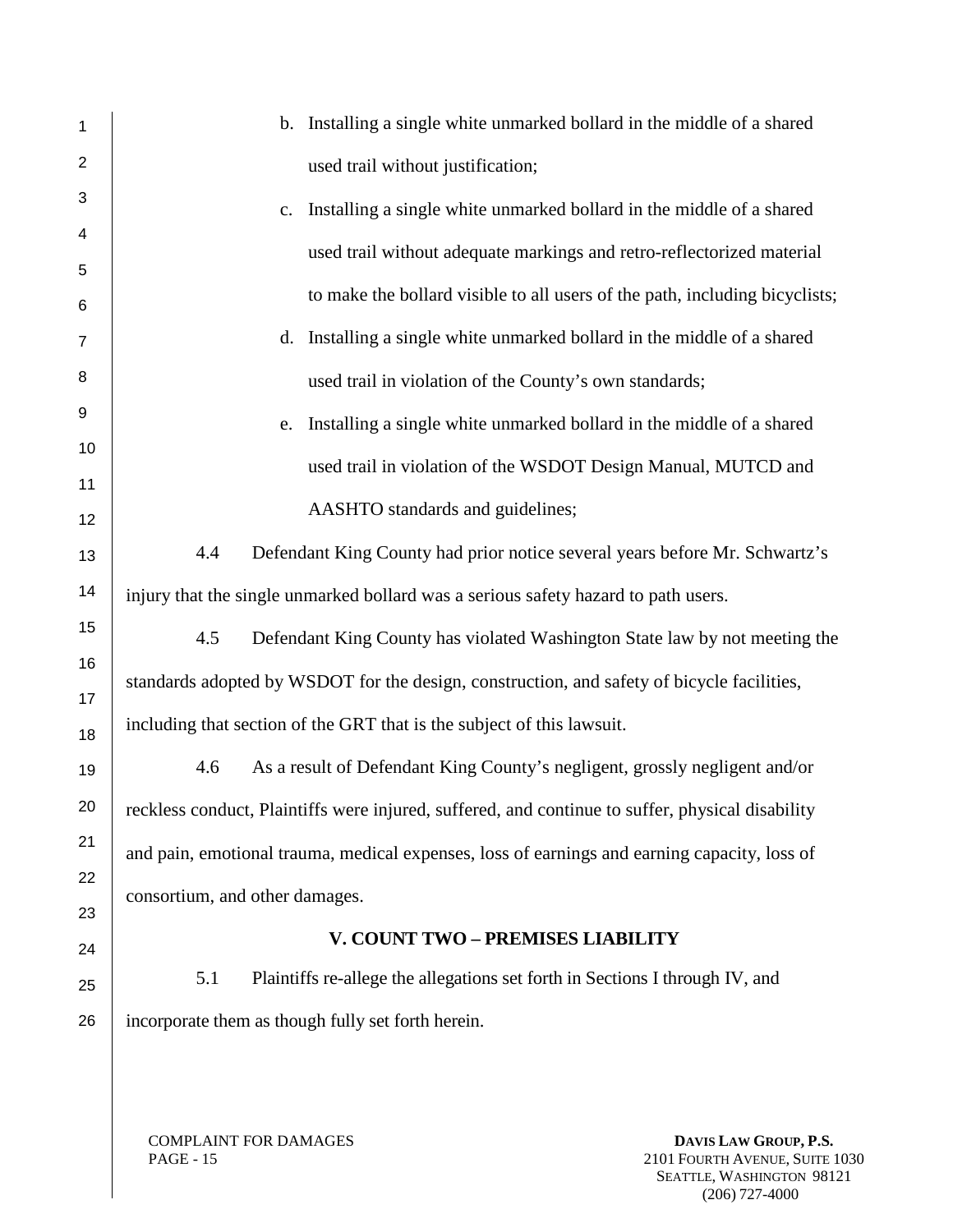5.2 Plaintiff Carl A. Schwartz was considered a business invitee while riding his bicycle on the GRT.

5.3 Defendant King County created an unsafe and dangerous condition to path users by installing the single white bollard on the GRT without any reasonable basis.

5.4 The single white bollard, without appropriate warnings or markings, constituted an unreasonable risk of harm to users of the GRT.

5.5 If the installation of a barrier on this section of the GRT was absolutely necessary, then Defendant King County should have used other alternatives besides a single white and inconspicuous bollard.

5.6 Defendant King County knew, or should have known, that at various times throughout the day and/or season, and under certain weather and lighting conditions, the single white bollard was difficult to see, spot, and/or observe, and at various times the bollard became virtually undetectable to bicycle users.

5.7 Defendant King County failed to warn users of the single white bollard by not erecting and/or installing sufficient warning signs and pavement markings to alert users of the unsafe and dangerous condition.

5.8 As a result of Defendant King County's negligent, grossly negligent and/or reckless conduct, Plaintiffs were injured, suffered, and continue to suffer, physical disability and pain, emotional trauma, medical expenses, loss of earnings and earning capacity, loss of consortium, and other damages.

COMPLAINT FOR DAMAGES PAGE - 16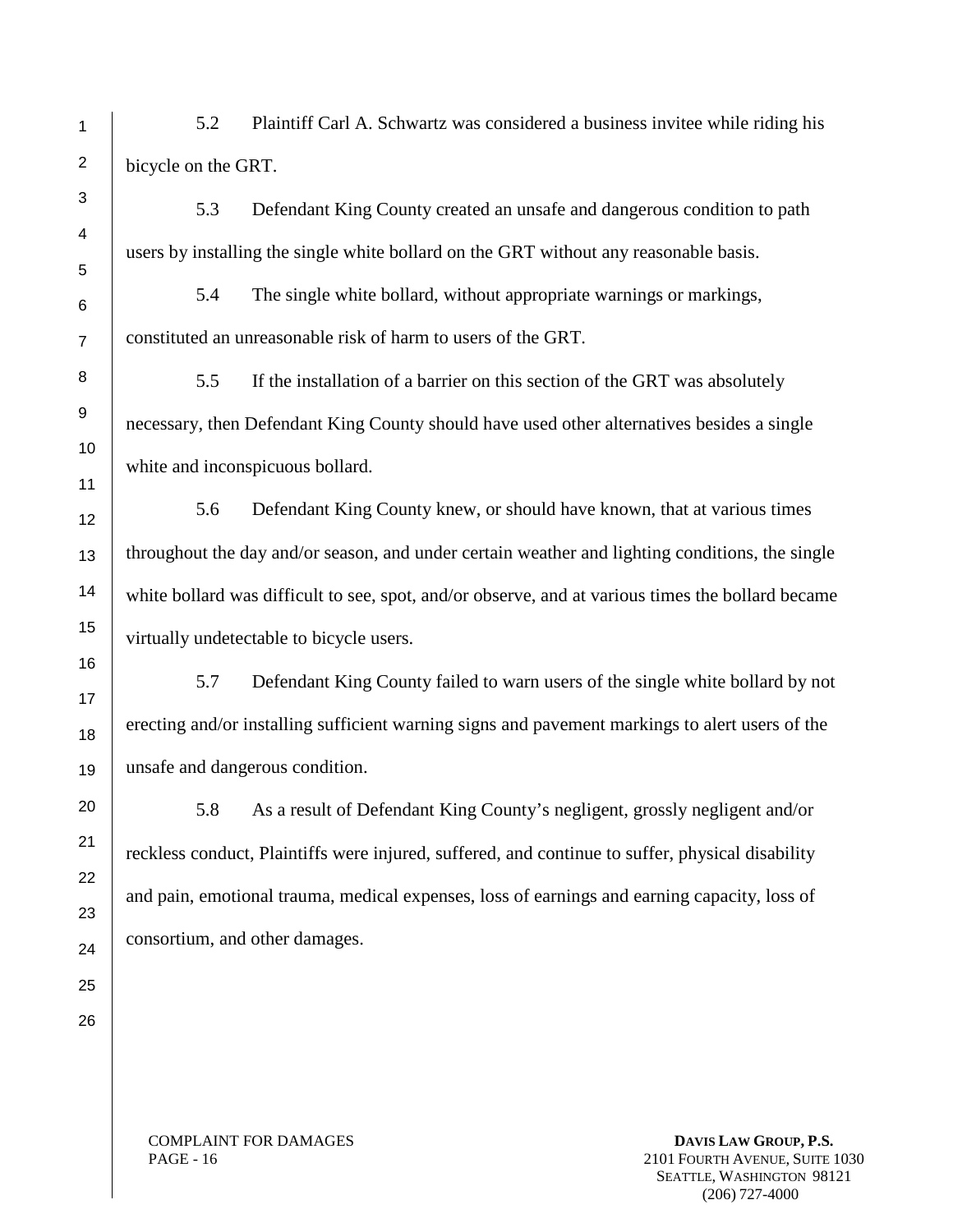## **VI. COUNT THREE – NEGLIGENT HIRING, TRAINING & SUPERVISION**

6.1 Plaintiffs re-allege the allegations set forth in Sections I through V, and incorporate them as though fully set forth herein.

6.2 Defendant King County has negligently and grossly negligently failed to properly hire, train and/or supervise its employees and/or agents with due care and good judgment.

6.3 As a proximate cause of Defendant King County's failure to properly hire, train and/or supervise its employees and/or agents, the Plaintiffs were injured, suffered, and continue to suffer, physical disability and pain, emotional trauma, medical expenses, loss of earnings and earning capacity, loss of consortium and other damages.

## **VII. NO COMPARATIVE FAULT**

7.1 The damages suffered by Plaintiffs were not caused by any fault, carelessness, recklessness or negligence on Plaintiff Carl Schwartz's part, but were instead proximately caused solely by the tortious acts and/or omissions of Defendant King County.

7.2 There are no other entities, known or unknown, which caused or contributed to Plaintiffs' injuries and/or damages.

//

//

COMPLAINT FOR DAMAGES PAGE - 17